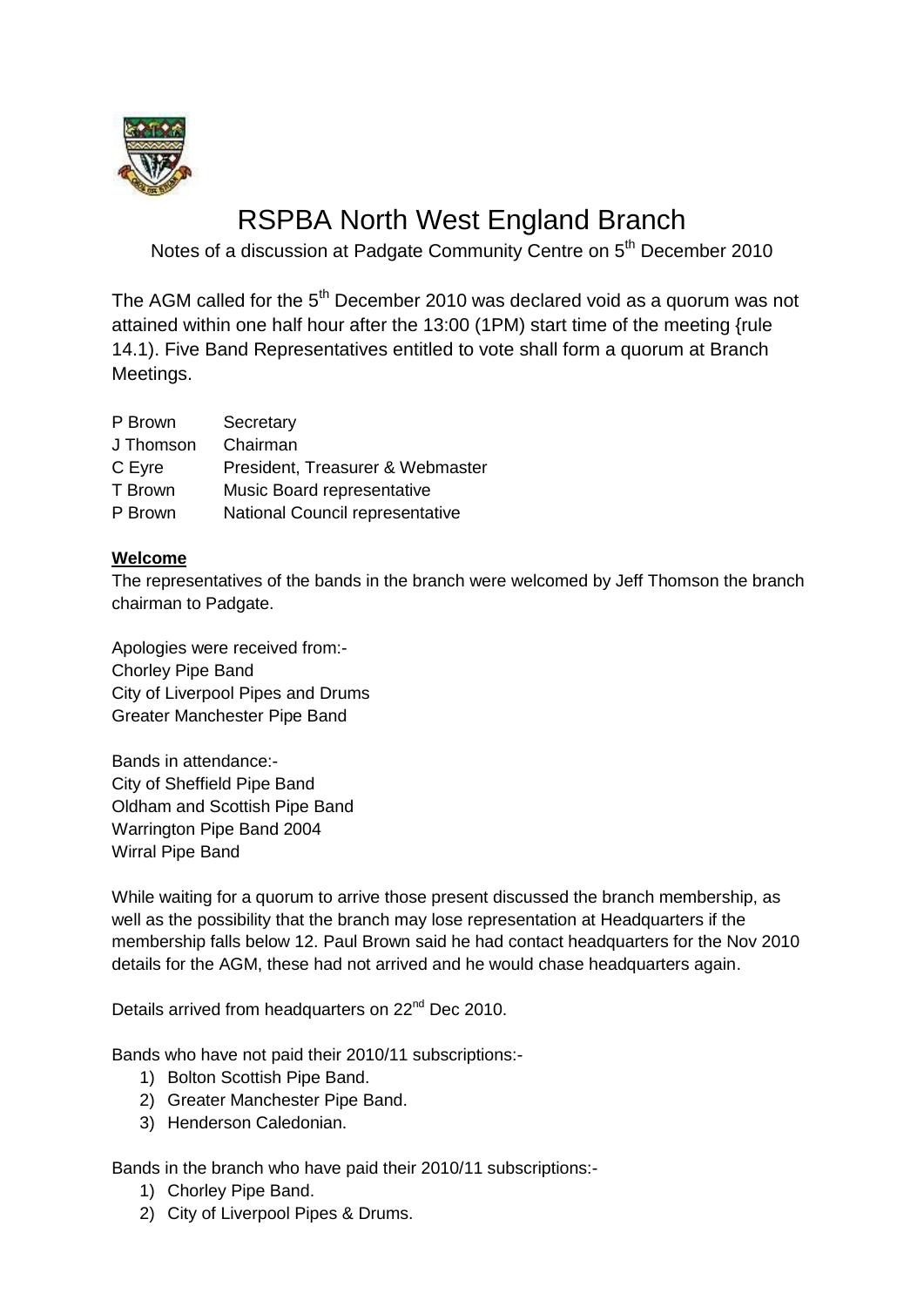- 3) City of Preston Pipes and Drums.
- 4) City of Sheffield Pipe Band.
- 5) Greater Manchester Fire and Rescue Service Pipe Band.
- 6) Greater Manchester Fire and Rescue Service Pipe Band 2003.
- 7) Oldham Scottish Pipe Band.
- 8) Scots Guards Association Pipe Band Manchester.
- 9) South Cheshire Pipe Band.
- 10) Warrington Pipe Band 2004.
- 11) West Yorkshire Fire & Rescue Service Pipe Band.
- 12) Wirral Pipe Band.

It is important that the paid up bands support their branch and the volunteer officials, it is now time to "**use it or loose it**".

### **The 2010 AGM will take place on the 16th Jan 2011.**

Treasurer – The 2010 accounts are presented for adoption. A copy has already been sent to headquarters. This has been a good year for the branch; costs have been kept to a minimum by use of adjudicators that can make use of low cost flights.

National Council – The meeting on the  $4<sup>th</sup>$  was cancelled and rescheduled for the  $8<sup>th</sup>$  Jan 2011. The NC continues to look at the move to a company, the 2011 season and the hosting of a summer school.

Music Board – there has been a post season meeting and grade revisions have been notified. The MB are looking at the 2011 season, a guide for 4a MAP as well as the tune list is available on the RSPBA Web Site.

Theresa was not in attendance as she was due to be attending a PDQB {piping} exam weekend with RAF Waddington (as held for turn about for the last four years).

#### **2011 Branch Competitions.**

- 1. Solos  $19<sup>th</sup>$  Feb 2011 Sedgeley Park Manchester is not available. **Venue is still required so we can book an adjudicator.**
- 2. Solo Drumming (Snare and Tenor) 26<sup>th</sup> Feb 2011 Venue – SYF&R Training Centre Sheffield. Adjudicator: Adrian Hoy Also on the 27<sup>th</sup> Feb 2011 there will be a PDQB Drumming examination day and workshop. Please contact Theresa for details. Exam Candidates to be notified no later than 1<sup>st</sup> Feb 2011 (Sheffield Drummers have little option).
- 3. Trios  $26<sup>th</sup>$  March 2011 Venue – SYF&R Training Centre Sheffield. Adjudicator: Jim Wark Also on 27<sup>th</sup> Mar 2010 there will be a MAP, Competition Format and Piping forum/workshop. Please contact Theresa for details.
- 4. Mini Bands 9<sup>th</sup> April 2011 Venue - St Josephs Birkenhead. Adjudicators : Harry Stevenson and Ciaran Mordaunt.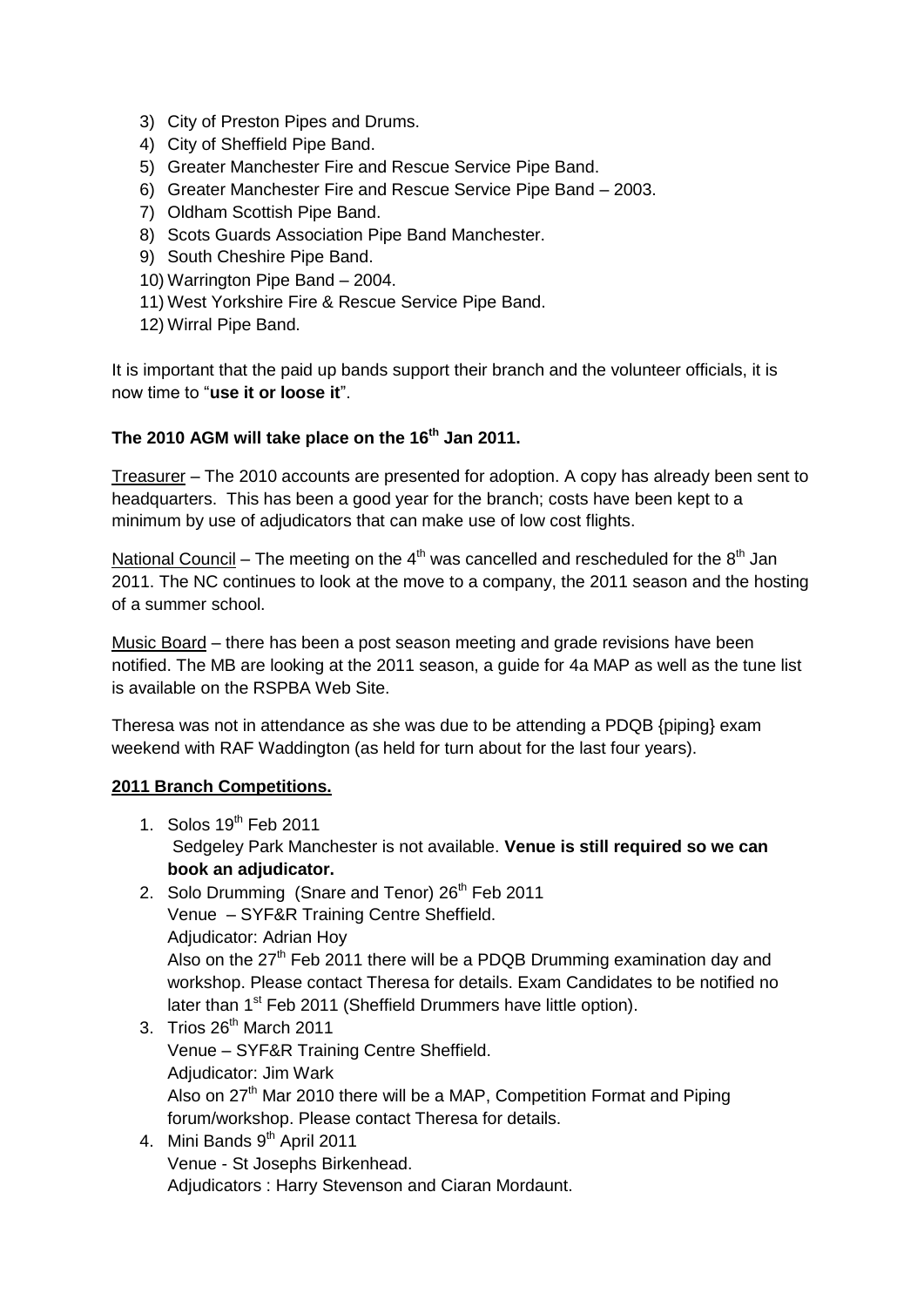Headquarters have been notified of the above dates and the availability of the adjudicators.

### **Branch executives for 2010/11**

The holders of the posts due for election in 2010 have agreed to be considered again for a further term of office (three years). Member Bands need to approve this at the rescheduled AGM.

| Post                         |           | In Post until |                               |
|------------------------------|-----------|---------------|-------------------------------|
| President                    | C Eyre    | Dec 2011      | City of Sheffield Pipe Band   |
|                              |           |               | Warrington Pipe Band 2004     |
| Chairman                     | J Thomson | Dec 2011      | City of Sheffield Pipe Band   |
|                              |           |               | Wirral Pipe Band              |
| Secretary                    | P Brown   | Dec 2011      | Oldham and Scottish Pipe Band |
|                              |           |               | Greater Manchester Fire and   |
|                              |           |               | Rescue Service Pipe Band.     |
| Treasurer                    | C Eyre    | Dec 2013      |                               |
| Music Board                  | T Brown   | Dec 2013      |                               |
| <b>National Council</b>      | P Brown   | Dec 2013      |                               |
| Trophy Steward,              | C Eyre    | Dec 2013      |                               |
| Web Site Design and          |           |               |                               |
| <b>Competition Secretary</b> |           |               |                               |

The Pipe Band Magazine representative is Calum Brown.

Meeting close @14:00 after thanks to the Chairman for his support and input.

P L Brown Minutes Secretary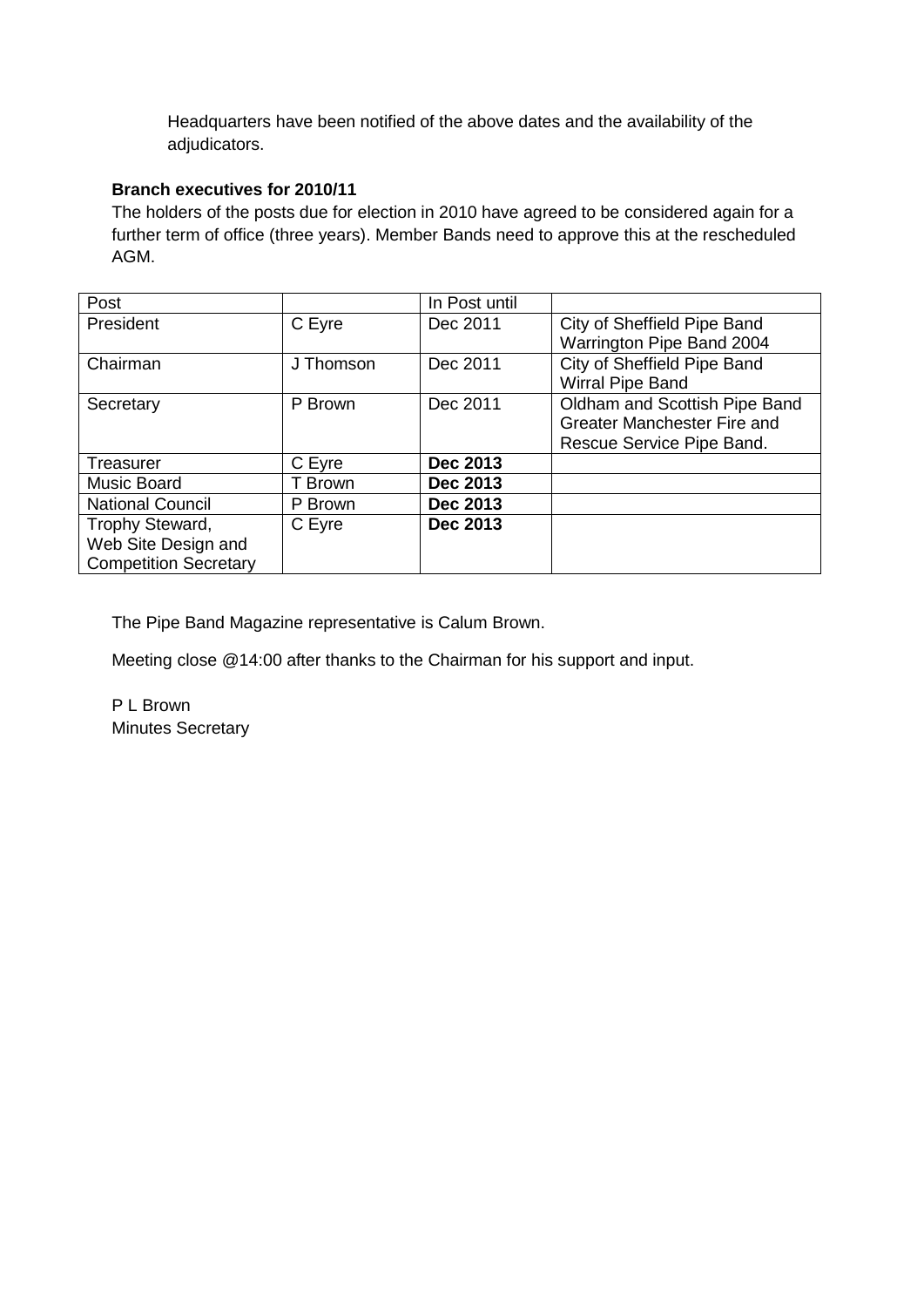

## North West England Branch Of the RSPBA

## Review of Accounts for the Year Ended

December 2010

Version 1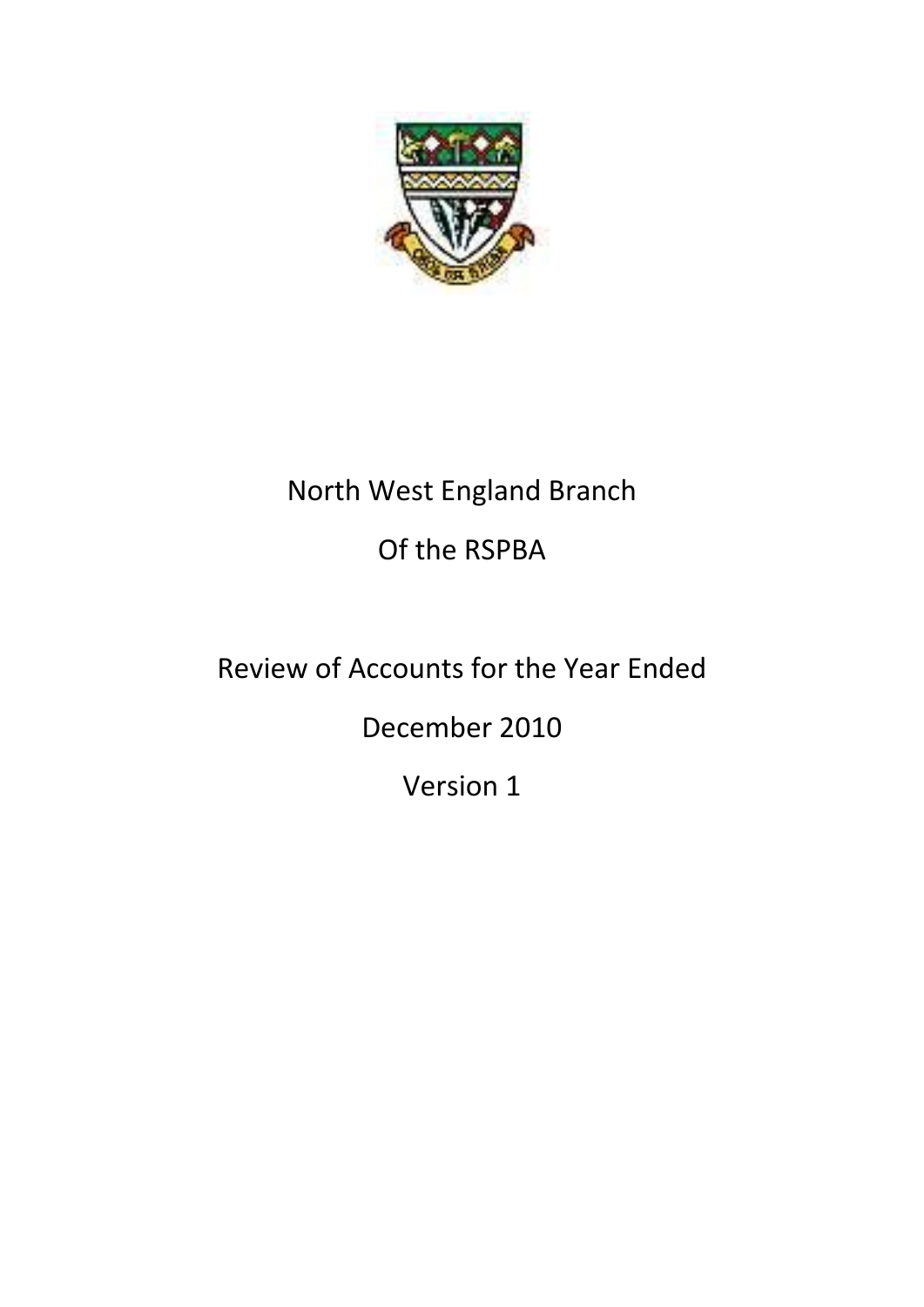## North West England Branch

### Balance Sheet – November 2010

Assets Employed

|                                               | 2010<br>f |
|-----------------------------------------------|-----------|
| Current Assets<br>Bank Account                | 1,553.01  |
| Cash in Hand                                  | 544.21    |
|                                               | 2,097.22  |
| Current Liabilities                           |           |
| Sundry Creditors                              | 0.00      |
| Net Current Assets                            | 2,097.22  |
| Accumulated funds<br>Balance Brought Forwards | 1,349.08  |
| Surplus/(Deficit) for the year                | 748.14    |
|                                               | 2,097.22  |

In my opinion the Accounts give a true and fair view of the state of the branch affairs as at 7<sup>th</sup> November 2010 and of the balance for the period at the end.

This report has been prepared from the details provided to the membership by the branch Treasurer. The records kept are clear and reflect the activities of the branch fully.

P L Brown

7<sup>th</sup> November 2010